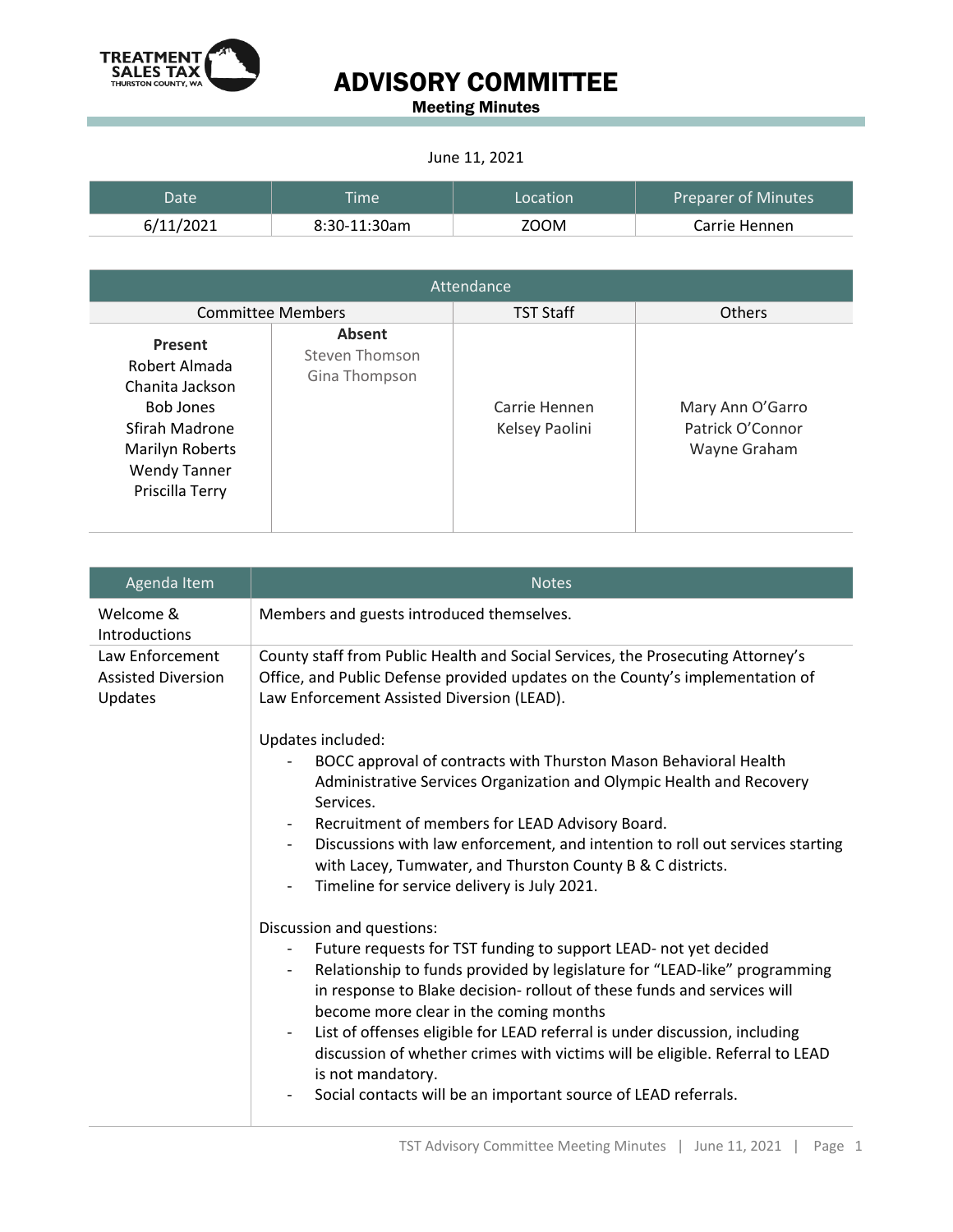

### ADVISORY COMMITTEE

Meeting Minutes

| Agenda Item                          | <b>Notes</b>                                                                                                                                                                                                                                                                                                                                                                                                                                                                                                                                                                                                                                                                                                                                                                                                                                                                                                                                                                                                                                                                                                                                                                                                                                                                                                                            |  |
|--------------------------------------|-----------------------------------------------------------------------------------------------------------------------------------------------------------------------------------------------------------------------------------------------------------------------------------------------------------------------------------------------------------------------------------------------------------------------------------------------------------------------------------------------------------------------------------------------------------------------------------------------------------------------------------------------------------------------------------------------------------------------------------------------------------------------------------------------------------------------------------------------------------------------------------------------------------------------------------------------------------------------------------------------------------------------------------------------------------------------------------------------------------------------------------------------------------------------------------------------------------------------------------------------------------------------------------------------------------------------------------------|--|
|                                      |                                                                                                                                                                                                                                                                                                                                                                                                                                                                                                                                                                                                                                                                                                                                                                                                                                                                                                                                                                                                                                                                                                                                                                                                                                                                                                                                         |  |
| General Updates &<br><b>Business</b> | - The committee approved meeting minutes from the May<br>21, 2021 meeting.<br>- The TST 2020 Annual Report is now available.<br>- Staff provided a brief update on ongoing discussions with<br>the Sheriff's Office regarding the cost of psychiatric<br>medications and whether TST could cover these costs.<br>- The Board of County Commissioners intends to authorize<br>TST Community Grant contracts with the organizations<br>listed below. Funding amounts are annual allocations;<br>contracts will be for two years beginning July 1, 2021:<br>Community Action Council of Lewis, Mason & Thurston Counties<br>$\circ$<br>(\$100,000)<br>Family Education and Support Services (\$50,000)<br>O<br>Family Support Center of South Sound (\$89,524)<br>$\circ$<br>Northwest Resources (\$30,000)<br>O<br>YWCA of Olympia (\$46,180)<br>O                                                                                                                                                                                                                                                                                                                                                                                                                                                                                        |  |
| Diversity, Equity and<br>Inclusion   | - Staff presented the results of an informal poll of TST<br>Executive Team members (i.e. leads from County offices<br>and departments receiving TST funding). Overall, these<br>individuals expressed interest in receiving support from<br>TST to access training, consultation and other resources to<br>advance diversity, equity and inclusion efforts. There was<br>an interest among these leaders in managing these efforts<br>themselves within their own offices.<br>- The group discussed possible actions related to DEI and<br>identified the following next steps and questions:<br>Programs receiving TST funding should be<br>O<br>connected to/ aware of free trainings and other<br>resources related to DEI, such as trainings through<br>the Department of Commerce<br>The TST Advisory Committee decided to advance<br>O<br>a request that the BOCC set aside \$50,000 per<br>year in TST funds to be accessed by TST-funded<br>programs for training, consultation and other<br>support<br>Programs or offices requesting use of these funds<br>$\circ$<br>should be asked to develop a plan showing how<br>the training, consultation or other efforts will be<br>meaningful-what is the program seeking to<br>accomplish? how will the training or consultation<br>change practice? what will be the outcome and |  |